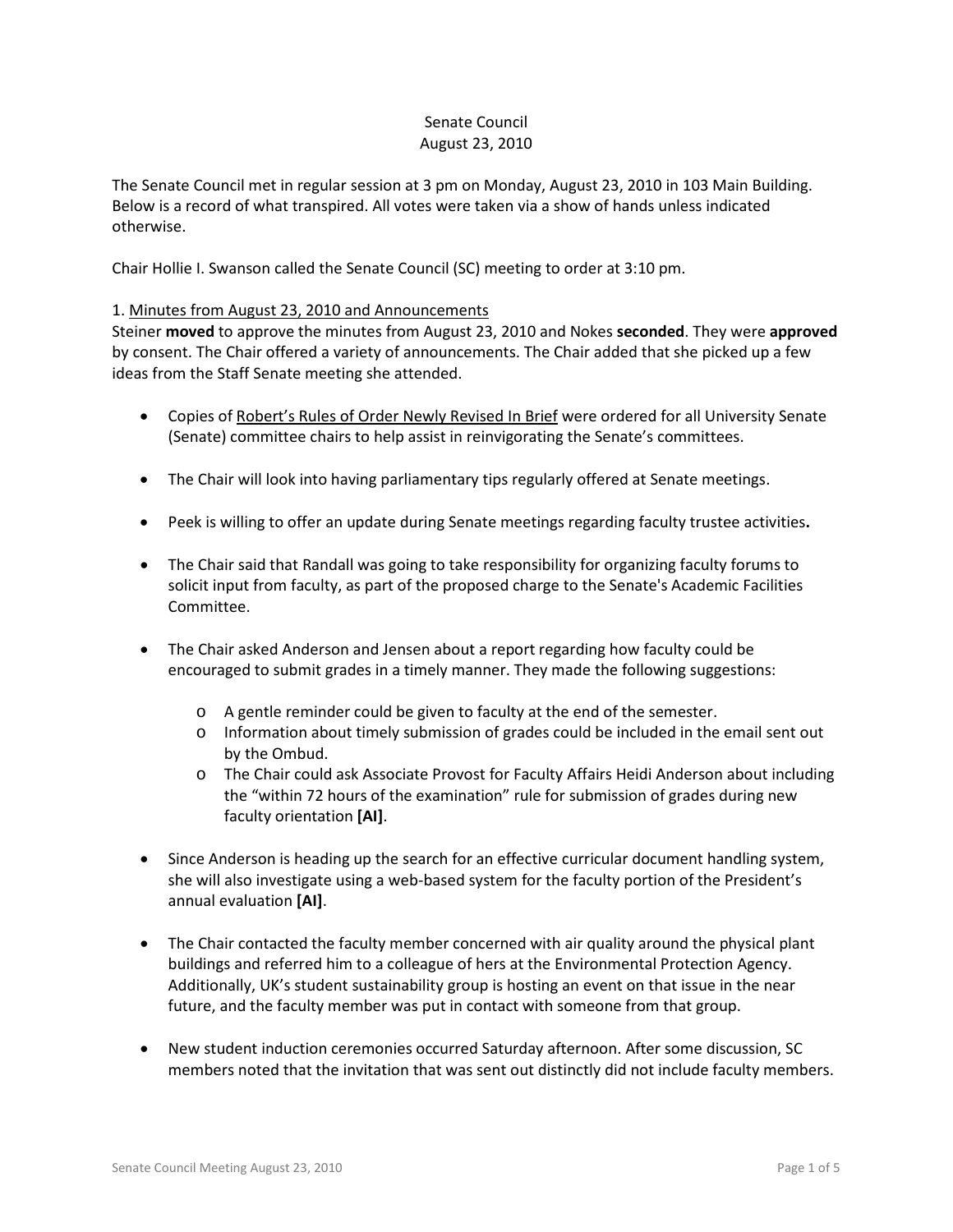The Chair was asked to inquire about being seated on the dais with other University representatives at future inductions **[AI]**.

• As a result of a meeting with Vice President for Institutional Research, Planning and Effectiveness, the Chair explained that the University Senate (Senate) needed to have a few types of substantive change (as defined by the Southern Association for the Accreditation of Colleges and Schools, or SACS) policies worked out and subsequently codified. The Senate's Academic Programs Committee will also be charged with creating processes for substantive change issues (teach-out, contractual/consortium process, off-campus sites, how to reopen a suspended program) **[AI]**.

The Chair asked that SC members turn to the page in the handout that outlined possible SC and Senate goals for the 2010-2011 academic year. After some discussion, it was determined that the goals for the year are: to successfully implement a revised General Education; take ownership of the faculty responsibilities to the University, in part through charging Senate committees with relevant goals (and ensuring follow through); and plan for an inaugural "State of Affairs from the Faculty" address for the spring semester **[AI]**.

# 2. Old Business – Action Items

The Chair asked SC members about action item number four ("ad hoc committee to identify a faculty member with legal expertise…"). Kelly volunteered for the committee, and the Chair agreed to ask another SC member about serving **[AI]**.

The Chair said that efforts regarding action item number five ("subset to examine and revise the description of the administrative coordinator's job duties…") would begin shortly.

Regarding action item number 15 ("Identify faculty representative for Commission on Excellence, Diversity and Inclusion…"), Nokes volunteered to serve. After brief discussion regarding nominees for University Committee on Academic Planning and Priorities (UCAPP), Mrs. Brothers agreed to resend information about current composition and proposed nominees to SC members, so that a decision could be made during the SC meeting on the 30<sup>th</sup> [AI].

#### 3. More Than Two Bachelor's Degrees (*Senate Rules 5.4.1.3*)

Associate Provost for Undergraduate Education Mike Mullen explained the proposal to allow more than two bachelor's degrees to be earned from UK. There were a few questions from SC members, which Guest Mullen answered satisfactorily.

Steiner **moved** to approved the proposed changed language to *Senate Rules 5.4.1.3* and send it to the Senate with a positive recommendation, effective immediately. Nokes **seconded**. There being no discussion, a **vote** was taken and the motion **passed** with none opposed.

#### 4. August 2010 Degree List

The Chair referred SC members to the August 2010 Degree list and summary, as well as the August 2010 (June and August) Summary.

Steiner **moved** that the elected faculty senators approve UK's August 2010 list of candidates for credentials, for submission to the Senate and then through the President to the Board of Trustees, as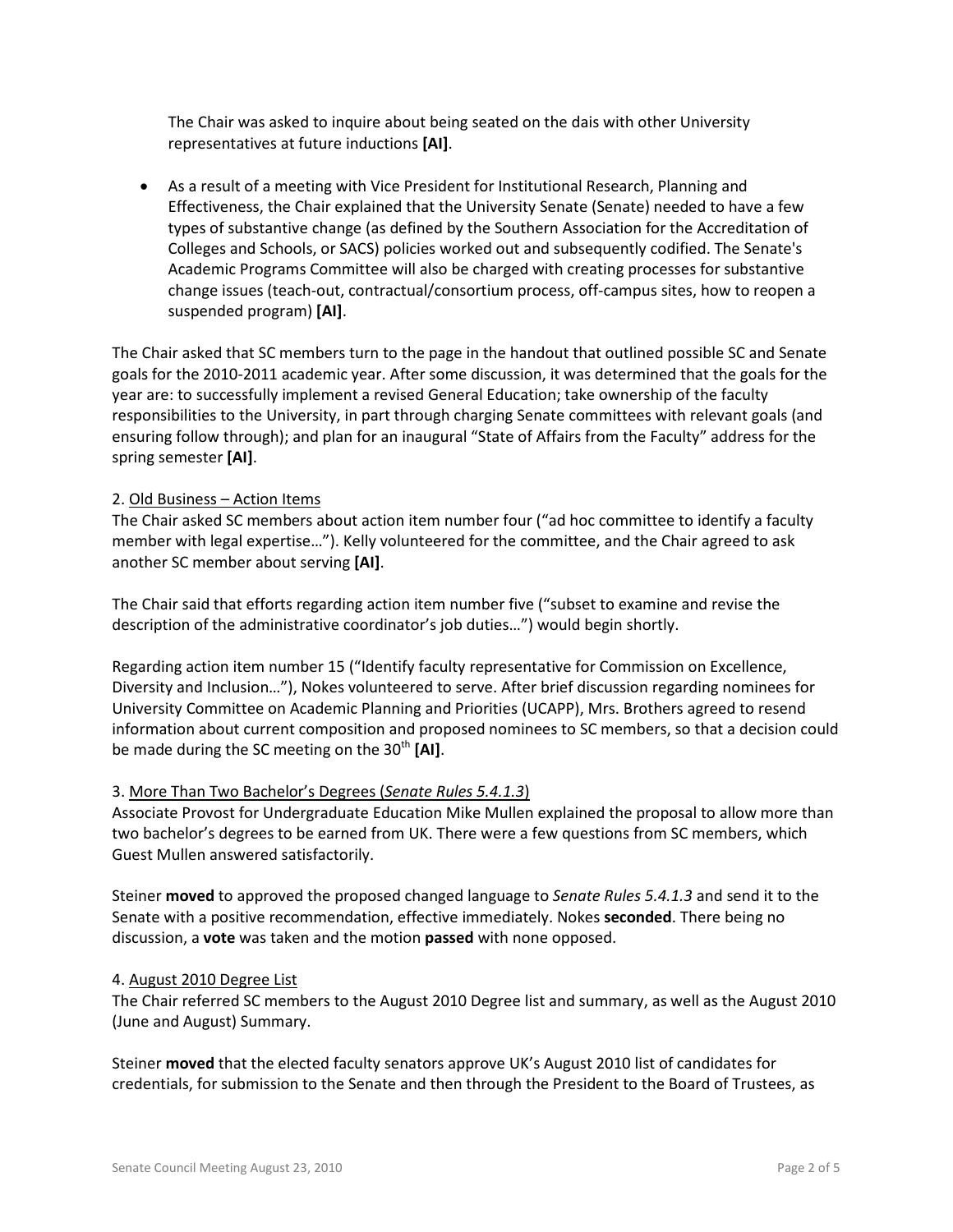the recommended degrees to be conferred by the Board. and Anderson **seconded**. There being no discussion, a **vote** was taken and the motion **passed** with none opposed.

### 5. President Todd's 2009-2010 Evaluation

SC members engaged in lengthy discussion regarding input into the Board of Trustees' evaluation of President Todd. During that time, Mrs. Brothers offered to send SC members the goals from past years' evaluations of the president. SC members agreed on the matters below.

- The Chair will look into what published material is available from the Association for Governing Boards regarding the evaluation of a president **[AI]**.
- The SC will submit the average of the responses received from SC members.
- Scores from 2008-2009 will be sent along with the 2009-2010 scores.
- Narrative information regarding the scores offered by faculty at large will be submitted with the SC's scores.
- Jensen will do some qualitative analysis of a number of qualitative comments submitted by faculty, and send that information to the Office of the Senate Council for inclusion in the final report **[AI]**.
- The narrative comments offered by the SC will be gleaned from the solicited faculty comments.

Kelly **moved** that the letter to the Board of Trustees Chair also include the information that because the faculty voice continues to not be heard, the SC will initiate a "State of Affairs from the Faculty" address. Nokes **seconded**. There being no discussion, a **vote** was taken and the motion **passed** with none opposed.

# 6. Solicitation of Additional, Possible Cost-Saving and Revenue-Generating Ideas

SC members discussed Provost Subbaswamy's solicitation of cost-saving and revenue-generating ideas. Along with those included with the agenda, SC members offered the suggestions below.

- Create a long-term plan, including facilities, to increase the number of undergraduate students, who can bring in tuition monies, which are the primary source for the salary raise pool.
- Determine if the timelines/duration and amount of UK's development campaigns are similar in amount/length to those of other universities.
- There are very few federal work-study students on campus, and those numbers should be increased. Those students are paid with federal monies, not UK dollars. It stands to reason that a student with a job on campus is more likely to stay in school, improving UK's retention rates.
- There are a number of unclaimed scholarships, unoffered due to constraints of the scholarship. The court system has looked favorably on freeing up certain kinds of constraints on scholarship funds if a university makes a reasonable effort toward abiding by the guidelines of those scholarships.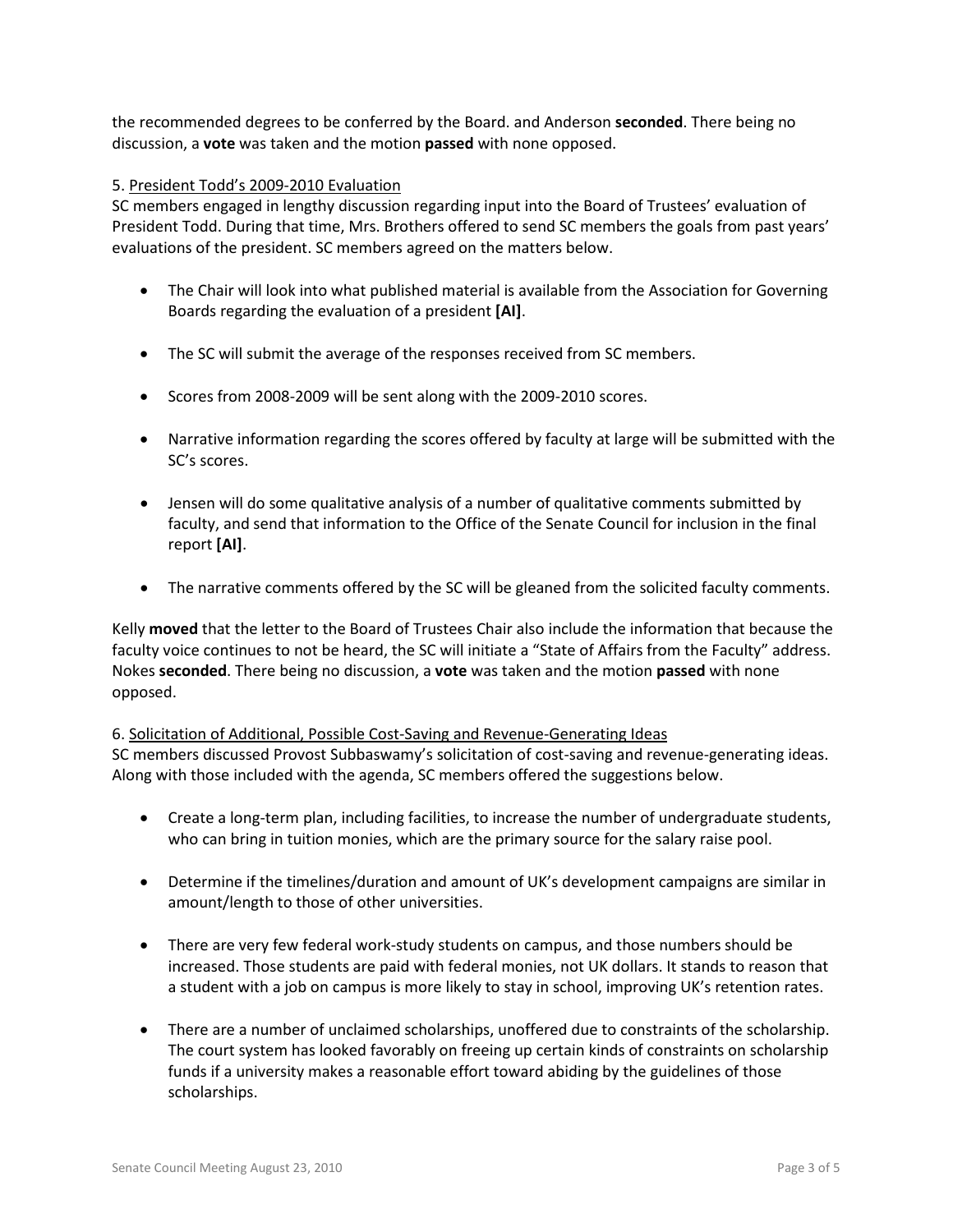- Look into existing departments offering courses in technical fields.
- Allocate the Wethington Awards to faculty who develop enhanced income from tuition.
- Offer incentives for faculty service activities in undergraduate education.

The Chair said she would let SC members know deadline for submission of ideas to the Provost **[AI]**.

There being no business left to discuss, the meeting was adjourned at 4:50 pm.

| $\#$ | $\sqrt{ }$ | <b>Item</b>                                                                                                                                                                                                              | <b>Responsibility</b>      | <b>Completed</b> |
|------|------------|--------------------------------------------------------------------------------------------------------------------------------------------------------------------------------------------------------------------------|----------------------------|------------------|
| 2.   |            | Include link to UK's budget when sending out the September 13 Senate agenda.<br>(7/14/10)                                                                                                                                | Mrs. Brothers              |                  |
| 4.   |            | Establish ad hoc committee to identify a faculty member with legal expertise who<br>can advise the SC on various matters. (7/14/10)                                                                                      | Kelly &<br>Grossman?       |                  |
| 5.   |            | SC subset to examine and revise the description of the administrative coordinator's<br>job duties with a view towards increasing compensation. (7/14/10)                                                                 | Grossman,<br>Jensen, Chair |                  |
| 6.   |            | Develop charge for Senate's Committee on Committees. Include in the charge that<br>it explore need/establishment of committee for "grievances," as well as "graduate<br>student education and related issues." (7/14/10) | <b>SC</b>                  |                  |
| 9.   |            | Send each senator a list of his/her college's senators and associated unit affiliation<br>and email address. (7/14/10)                                                                                                   | Mrs. Brothers              |                  |
| 12.  | $\sqrt{ }$ | Discuss expansion of EEP with Associate Provost for Faculty Affairs to allow transfer<br>to be used for graduate coursework. (7/14/10)                                                                                   | Chair                      | 8/2010           |
|      |            | Discuss expansion of EEP with Provost Subbaswamy (6 credits per semester).<br>(8/16/10)                                                                                                                                  | Chair                      |                  |
| 13.  |            | Add chair of Senate's Admissions and Academic Standards Committee to COSFL<br>listserv. (7/14/10)                                                                                                                        | Mrs. Brothers /<br>Chair   |                  |
| 14.  |            | Identify faculty representative for Coordinating Committee on Learning<br>Management Systems/Academic Technologies by August 23. (8/16/10)                                                                               | SC                         |                  |
| 15.  | $\sqrt{}$  | Identify faculty representative for Commission on Excellence, Diversity and<br>Inclusion by August 23. (8/16/10)                                                                                                         | SC                         | 08/2010          |
| 16.  |            | Identify faculty representative for University Committee on Academic Planning and<br>Priorities (UCAPP) by August 23. (8/16/10)                                                                                          | SC                         |                  |
| 17.  |            | Create web-based mechanism for faculty to offer input into the President's annual<br>evaluation; evaluation process will occur during April. (8/16/10)                                                                   | <b>SC</b> Anderson         |                  |
| 18.  |            | Ask Associate Provost for Faculty Affairs to mention during new faculty orientation<br>the requirement that final exam grades be submitted within 72 hour of<br>administering the exam. (8/24/10)                        | Chair                      |                  |
| 19.  |            | Contact Administration to request that the Chair sit on the dais for future new<br>student inductions.                                                                                                                   | Chair                      |                  |
| 20.  |            | Charge Senate's Academic Programs Committee with creating processes for<br>substantive change issues (teach-out, contractual/consortium process, off-campus<br>sites, how to reopen a suspended program). 8/23/10        | <b>SC</b>                  |                  |